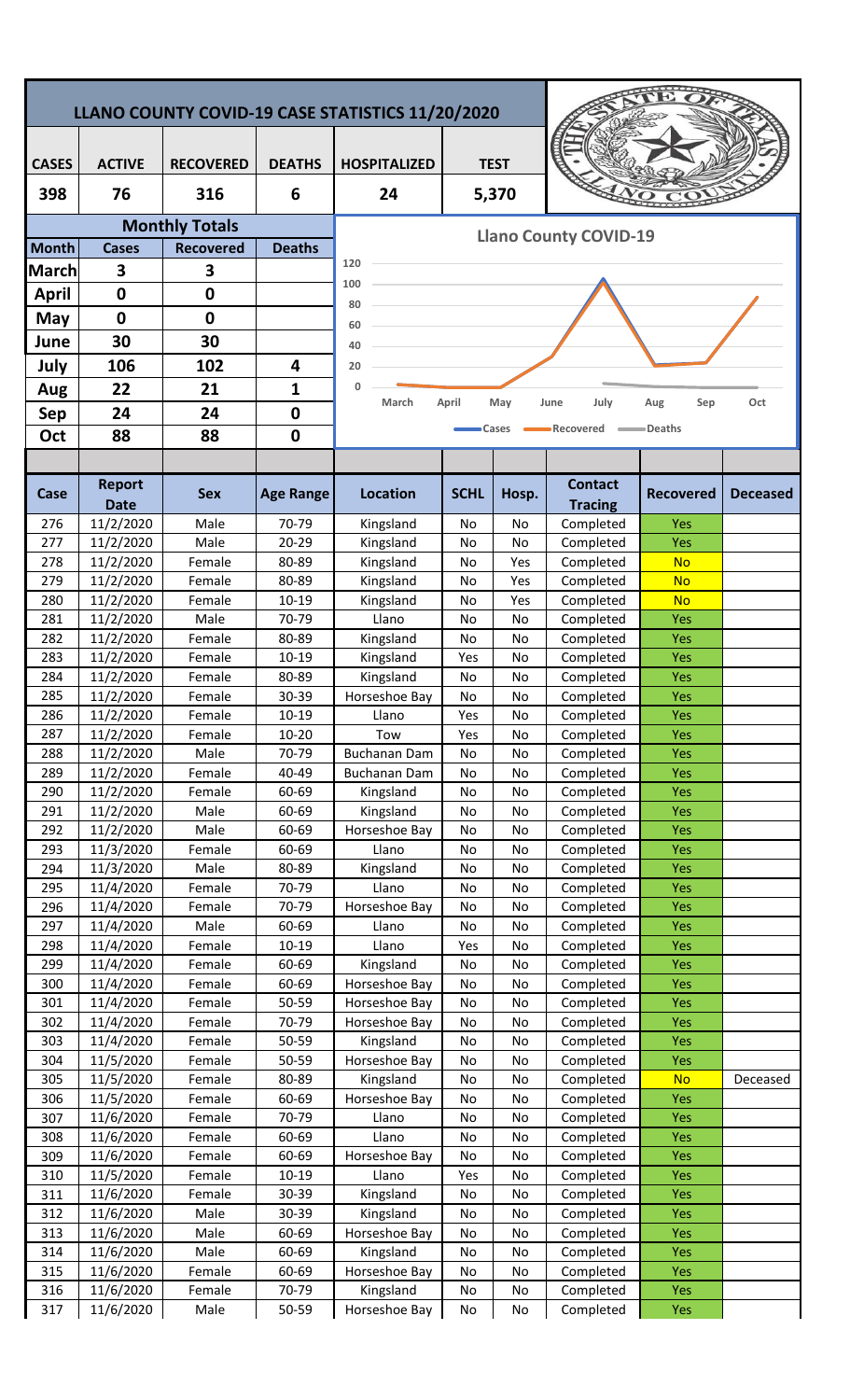| 318 | 11/6/2020  | Male   | 50-59     | Kingsland            | No  | No  | Completed | Yes        |  |
|-----|------------|--------|-----------|----------------------|-----|-----|-----------|------------|--|
| 319 | 11/6/2020  | Female | 40-49     | Kingsland            | No  | No  | Completed | Yes        |  |
| 320 | 11/6/2020  | Female | 70-79     | Kingsland            | No  | No  | Completed | <b>Yes</b> |  |
| 321 | 11/4/2020  | Female | $10 - 19$ | <b>Buchanan Dam</b>  | Yes | No  | Completed | Yes        |  |
|     |            |        |           |                      |     |     |           |            |  |
| 322 | 11/7/2020  | Male   | 70-79     | Llano                | No  | No  | Completed | Yes        |  |
| 323 | 11/7/2020  | Female | 60-69     | Horseshoe Bay        | No  | No  | Completed | Yes        |  |
| 324 | 11/7/2020  | Male   | 60-69     | Horseshoe Bay        | No  | No  | Completed | Yes        |  |
| 325 | 11/8/2020  | Female | 60-69     | Kingsland            | No  | No  | Completed | <b>Yes</b> |  |
| 326 | 11/9/2020  | Female | 20-29     | Horseshoe Bay        | No  | No  | Completed | <b>No</b>  |  |
| 327 | 11/9/2020  | Female | 60-69     | Llano                | No  | No  | Completed | <b>No</b>  |  |
| 328 | 11/9/2020  | Female | 70-79     | <b>Buchanan Dam</b>  | No  | No  | Completed | <b>No</b>  |  |
| 329 | 11/9/2020  | Female | 50-59     | Kingsland            | No  | No  | Completed | <b>No</b>  |  |
| 330 | 11/10/0202 | Female | 80-89     | Horseshoe Bay        | No  | No  | Completed | <b>No</b>  |  |
| 331 | 11/11/2020 | Male   | 10-19     | Llano                | Yes | No  | Completed | <b>No</b>  |  |
| 332 | 11/11/2020 | Male   | 70-79     | Horseshoe Bay        | No  | No  | Completed | <b>No</b>  |  |
|     |            | Male   | 50-59     |                      |     |     | Completed | <b>No</b>  |  |
| 333 | 11/11/2020 |        |           | Horseshoe Bay        | No  | Yes |           |            |  |
| 334 | 11/11/2020 | Male   | $20 - 29$ | Horseshoe Bay        | No  | No  | Completed | <b>No</b>  |  |
| 335 | 11/11/2020 | Female | 50-59     | Horseshoe Bay        | No  | No  | Completed | <b>No</b>  |  |
| 336 | 11/11/2020 | Male   | 70-79     | Llano                | No  | No  | Completed | <b>No</b>  |  |
| 337 | 11/11/2020 | Female | 70-79     | Llano                | No  | No  | Completed | <b>No</b>  |  |
| 338 | 11/11/2020 | Male   | 60-69     | Horseshoe Bay        | No  | No  | Completed | <b>No</b>  |  |
| 339 | 11/12/2020 | Female | 50-59     | <b>Buchanan Dam</b>  | No  | No  | Completed | <b>No</b>  |  |
| 340 | 11/12/2020 | Male   | 40-49     | Tow                  | No  | No  | Completed | <b>No</b>  |  |
| 341 | 11/12/2020 | Male   | $10 - 19$ | Llano                | Yes | No  | Completed | <b>No</b>  |  |
| 342 | 11/12/2020 | Female | $10 - 19$ | Kingsland            | No  | Yes | Completed | <b>No</b>  |  |
| 343 | 11/12/2020 | Female | 50-59     | Kingsland            | No  | No  | Completed | <b>No</b>  |  |
|     |            |        |           |                      |     |     |           |            |  |
| 344 | 11/12/2020 | Female | $10 - 19$ | Llano                | Yes | No  | Completed | <b>No</b>  |  |
| 345 | 11/13/2020 | Female | 40-49     | Llano                | No  | No  | Completed | <b>No</b>  |  |
| 346 | 11/13/2020 | Female | 50-59     | Sunrise Beach        | No  | No  | Completed | <b>No</b>  |  |
| 347 | 11/13/2020 | Female | 60-69     | Llano                | No  | No  | Completed | <b>No</b>  |  |
| 348 | 11/12/2020 | Female | 70-79     | Kingsland            | No  | No  | Completed | <b>No</b>  |  |
| 349 | 11/13/2020 | Female | 60-69     | Horseshoe Bay        | No  | No  | Completed | <b>No</b>  |  |
| 350 | 11/13/2020 | Male   | 60-60     | Kingsland            | Νo  | Νo  | Completed | <u>No</u>  |  |
| 351 | 11/14/2020 | Female | 30-39     | Llano                | Yes | No  | Completed | <b>No</b>  |  |
| 352 | 11/16/2020 | Female | 70-79     | Kingland             | No  | No  | Pending   | <b>No</b>  |  |
| 353 | 11/16/2020 | Female | 20-29     | Horseshoe Bay        | No  | No  | Pending   | <b>No</b>  |  |
| 354 | 11/16/2020 | Male   | $10 - 19$ | Kingsland            | Yes | No  | Completed | <b>No</b>  |  |
| 355 | 11/16/0202 | Male   | 80-89     | Kingland             | No  | No  | Pending   | <b>No</b>  |  |
|     |            | Male   |           |                      |     |     |           | <b>No</b>  |  |
| 356 | 11/16/2020 |        | 10-19     | Kingsland            | No  | No  | Pending   |            |  |
| 357 | 11/16/2020 | Female | 70-79     | Kingsland            | No  | No  | Pending   | <b>No</b>  |  |
| 358 | 11/16/2020 | Male   | 70-79     | <b>Buchanan Dam</b>  | No  | No  | Pending   | <b>No</b>  |  |
| 359 | 11/13/2020 | Female | 80-89     | Horseshoe Bay        | No  | No  | Pending   | <b>No</b>  |  |
| 360 | 11/16/2020 | Male   | 10-19     | Kingsland            | Yes | No  | Completed | <b>No</b>  |  |
| 361 | 11/16/2020 | Female | 10-19     | Llano                | Yes | No  | Completed | <b>No</b>  |  |
| 362 | 11/16/2020 | Female | 50-59     | Llano                | No  | No  | Pending   | <b>No</b>  |  |
| 363 | 11/16/2020 | Female | 10-19     | Kingsland            | Yes | No  | Completed | <b>No</b>  |  |
| 364 | 11/16/2020 | Female | 60-69     | Horseshoe Bay        | No  | No  | Pending   | <b>No</b>  |  |
| 365 | 11/16/2020 | Male   | $10-19$   | Kingsland            | No  | No  | Pending   | <b>No</b>  |  |
| 366 | 11/16/2020 | Female | 70-79     | Kingsland            | No  | No  | Pending   | <b>No</b>  |  |
| 367 | 11/16/2020 | Male   | 60-69     | Horseshoe Bay        | No  | No  | Pending   | <b>No</b>  |  |
| 368 | 11/16/2020 | Male   | 40-49     | Llano                | Yes | No  | Completed | <b>No</b>  |  |
|     |            |        |           |                      |     |     |           |            |  |
| 369 | 11/16/2020 | Female | 50-59     | Llano                | Yes | No  | Completed | <b>No</b>  |  |
| 370 | 11/16/2020 | Female | 60-69     | Llano                | No  | No  | Pending   | <b>No</b>  |  |
| 371 | 11/16/2020 | Male   | 40-49     | Kingsland            | No  | No  | Pending   | <b>No</b>  |  |
| 372 | 11/16/2020 | Male   | 60-69     | Llano                | No  | No  | Pending   | <b>No</b>  |  |
| 373 | 11/16/2020 | Female | 50-59     | Llano                | No  | No  | Pending   | <b>No</b>  |  |
| 374 | 11/16/2020 | Male   | $10 - 19$ | <b>Buchanan Dam</b>  | Yes | No  | Completed | <b>No</b>  |  |
| 375 | 11/16/2020 | Male   | 50-59     | Kingsland            | No  | No  | Completed | <b>No</b>  |  |
| 376 | 11/17/2020 | Male   | 80-89     | Horseshoe Bay        | No  | No  | Pending   | <b>No</b>  |  |
| 377 | 11/17/2020 | Female | 70-79     | <b>Valley Spring</b> | No  | No  | Pending   | <b>No</b>  |  |
| 378 | 11/17/2020 | Female | $20 - 29$ | Llano                | No  | No  | Pending   | <b>No</b>  |  |
| 379 | 11/17/2020 | Female | 90-99     | Kingsland            | No  | No  | Pending   | <b>No</b>  |  |
| 380 | 11/17/2020 | Female | 60-69     | Llano                | No  | No  | Pending   | <b>No</b>  |  |
|     |            |        |           |                      |     |     |           |            |  |
| 381 | 11/17/2020 | Female | 50-59     | Horseshoe Bay        | No  | No  | Pending   | <b>No</b>  |  |
| 382 | 11/18/2020 | Male   | 60-69     | Horseshoe Bay        | No  | No  | Pending   | <b>No</b>  |  |